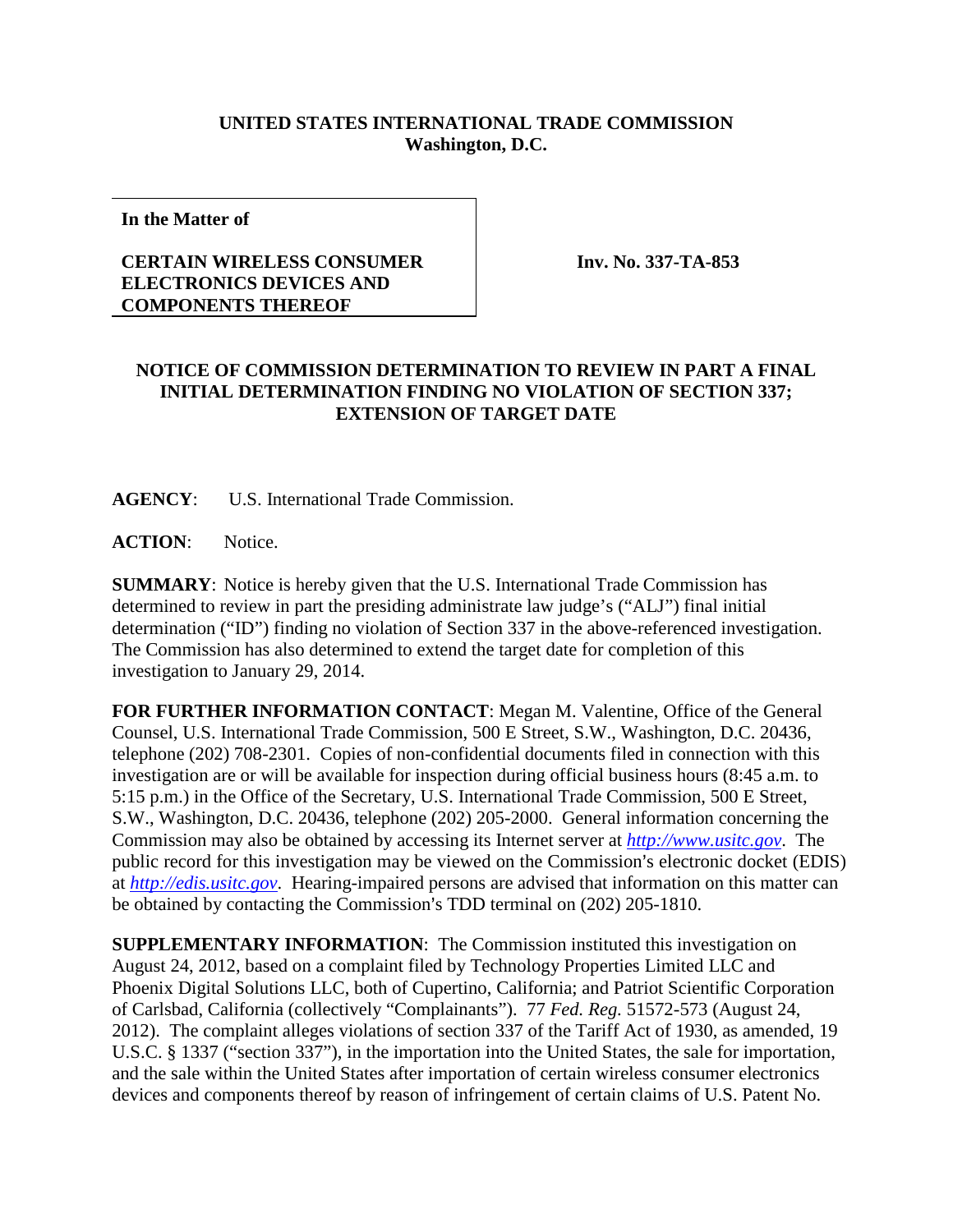5,809,336 ("the '336 patent"). The Commission's notice of investigation named the following as respondents: Acer, Inc. of Taipei, Taiwan and Acer America Corporation of San Jose, California (collectively "Acer"); Amazon.com, Inc. of Seattle, Washington ("Amazon"); Barnes and Noble, Inc. of New York, New York ("B&N"); Garmin Ltd of Schaffhausen, Switzerland, Garmin International, Inc. of Olathe, Kansas, and Garmin USA, Inc. of Olathe, Kansas (collectively "Garmin"); HTC Corporation of Taoyuan, Taiwan and HTC America of Bellevue, Washington (collectively "HTC"); Huawei Technologies Co, Ltd. of Shenzhen, China ("Huawei Tech."); Huawei North America of Plano, Texas ("Huawei NA"); Kyocera Corporation of Kyoto, Japan and Kyocera Communications, Inc. of San Diego, California (collectively "Kyocera"); LG Electronics, Inc. of Seoul, Korea and LG Electronics U.S.A., Inc. of Englewood Cliffs, New Jersey (collectively "LG"); Nintendo Co. Ltd. of Kyoto, Japan and Nintendo of America, Inc. of Redmond, Washington (collectively "Nintendo"); Novatel Wireless, Inc. of San Diego, California ("Novatel"); Samsung Electronics Co., Ltd., of Seoul, Korea and Samsung Electronics America, Inc. of Ridgefield Park, New Jersey (collectively "Samsung"); Sierra Wireless, Inc. of British Columbia, Canada and Sierra Wireless America, Inc. of Carlsbad, California (collectively "Sierra"); and ZTE Corporation of Shenzhen, China and ZTE (USA) Inc. of Richardson, Texas (collectively "ZTE"). The Office of Unfair Import Investigations was named as a participating party.

On February 4, 2013, the Commission terminated the investigation with respect to Sierra. Notice (Feb. 4, 2013); see Order No. 17 (Jan. 15, 2013). On February 15, 2013, the Commission issued a notice indicating that the Notice of Investigation had been amended to remove Huawei NA as a respondent and to add Huawei Device Co., Ltd. of Shenzhen, China; Huawei Device USA Inc. of Plano, Texas; and Futurewei Technologies, Inc. d/b/a Huawei Technologies (USA) of Plano, Texas as respondents. Notice (Feb. 15, 2013); see Order No. 14 (Jan. 8, 2013).

On August 23, 2013, Complainants and respondent Kyocera filed a joint motion to terminate the investigation with respect to Kyocera on the basis of a portfolio licensing agreement entered into between those parties. On August 23, 2013, Complainants and Kyocera filed a revised joint motion to indicate the positions of the other parties. On September 9, 2013, the ALJ issued a notice indicating that, because the final deadline for responses to the revised motion was not due to occur until after he had already issued the final ID, the motions were pending before the Commission. Notice (Sept. 9, 2013). On September 20, 2013, the Commission granted a joint motion to terminate the investigation as to Kyocera based on the settlement agreement. Notice (Sept. 20, 2013).

On September 6, 2013, the ALJ issued his final initial determination ("ID"), finding no violation of Section 337 with respect to all of the named respondents. Specifically, the ALJ found that the importation requirement of Section 337 is satisfied. The ALJ also found that none of the accused products directly or indirectly infringe the asserted claims of the '336 patent. The ALJ further found that the asserted claims of the '336 patent have not been found to be invalid. The ALJ also found that respondents have not shown that the accused LG product is covered by a license to the '336 patent. The ALJ further found that Complainants have satisfied the domestic industry requirement pursuant to 19 U.S.C. § 1337(a)(3)(C) for the '336 patent because Complainants' licensing activities have a nexus to the '336 patent and because Complainants'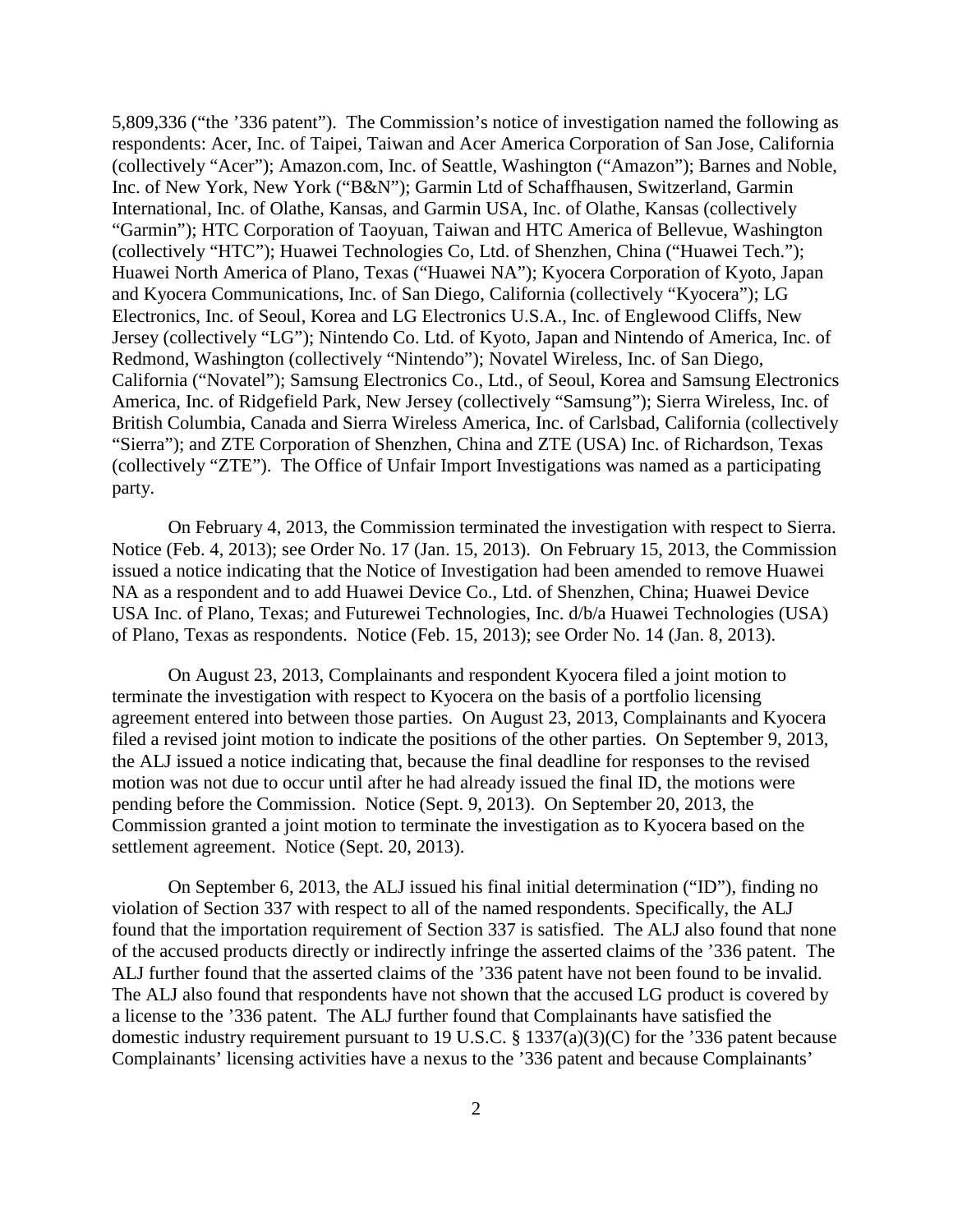licensing investments with respect to the '336 patent are substantial. The ALJ also found that there are no public interest issues that would preclude issuance of a remedy were the Commission to find a violation of section 337.The ALJ also issued a recommended determination, recommending that the appropriate remedy is a limited exclusion order barring entry of infringing wireless consumer electronics devices and components thereof against the active respondents. The ALJ did not recommend issuance of a cease and desist order against any respondent. The ALJ also did not recommend the imposition of a bond during the period of Presidential review. On September 12, 2013, the ALJ issued a Notice of Clarification supplementing the Final ID. Notice of Clarification Regarding Final Initial Determination (Sept. 12, 2013).

On September 17, 2013, Complainants and Amazon filed a joint motion to terminate Amazon from the investigation based on a settlement agreement. Also on September 17, 2013, Complainants and Acer filed a joint motion to terminate Acer from the investigation based on a settlement agreement. On September 24, 2013, the Commission investigative attorney ("IA") filed individual responses to each joint motion, supporting the motions to terminate Amazon and Acer based on settlement.

On September 23, 2013, Complainants filed a petition for review of certain aspects of the final ID as concern asserted claims 6 and 13 of the '336 patent. In particular, Complainants request that the Commission review the ID's construction of the "entire oscillator" terms recited in claims 6 and 13 and the ID's infringement findings based on those limitations. Complainants also request that the Commission review the ID's infringement findings concerning the limitations "varying," "independent," and "asynchronous" recited in claims 6 and 13.Also on September 23, 2013, the remaining Respondents who had not settled with Complainants filed a contingent petition for review of certain aspects of the final ID.In particular, Respondents request review of the ID's finding that Complainants have satisfied the domestic industry requirement based on licensing activities. On October 17, 2013, Respondents filed a response to Complainants' petition for review. Also on October 17, 2013, Complainants filed a response to Respondents' contingent petition for review. Further on October 17, 2013, the IA filed a joint response to the private parties' petitions.

Also on October 17, 2013, Complainants' filed a post-RD statement on the public interest pursuant to Commission Rule 201.50(a)(4). On October 23, 2013, Respondents also filed a submission pursuant to the rule.No responses from the public were received in response to the post-RD Commission Notice issued on September 9, 2013. *See* Notice of Request for Statements on the Public Interest (Sept. 9, 2013).

Having examined the record of this investigation, including the ALJ's final ID, the petitions for review, and the responses thereto, the Commission has determined to review the final ID in part with respect to the ID's findings concerning claim construction and infringement of claims 6 and 13 of the '336 patent.

As to the accused products listed at page 88 of the ID and products containing these chips, the Commission has determined not to review the ID's finding that Complainants have failed to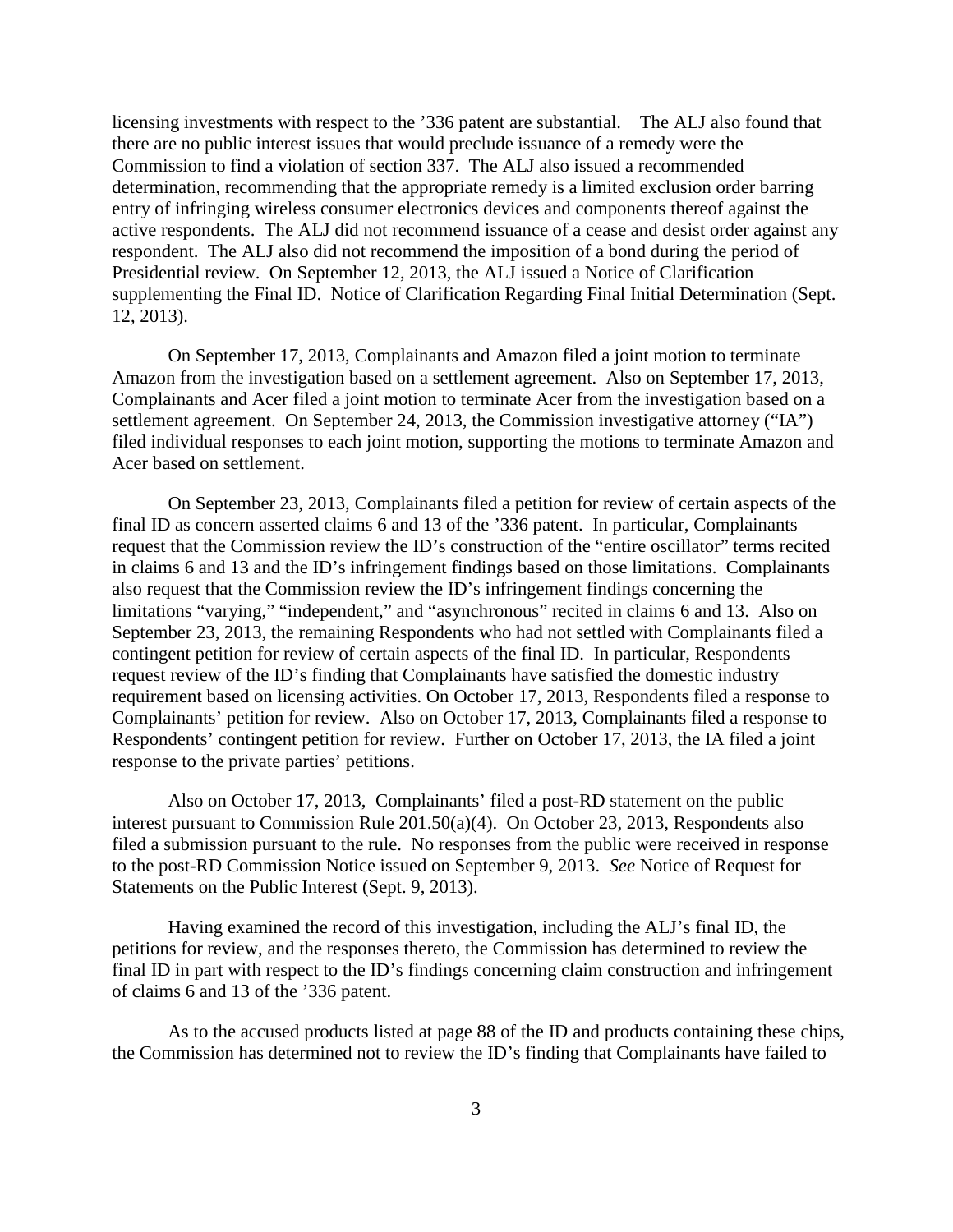satisfy their burden of proof with respect to infringement of claims 6 and 13.

Regarding the ID's finding of domestic industry, the Commission has determined to review the ID to consider the question of whether the alleged industry still exists in light of TPL's relinquishing its right to license the '336 patent. The Commission has also determined to review the ID's domestic industry finding to consider whether Complainants have satisfied the economic prong of the domestic industry requirement. The Commission has further determined to review the ID's statement that Complainants need not show that at least one of their licensees practices the patent(s)-in-suit to demonstrate a license-based domestic industry. *See* ID at 296 (Public Ver.) (Oct. 24, 2013).

The Commission has determined not to review the remaining issues decided in the final ID.

The Commission has also determined to grant the joint motions to terminate the investigation as to Amazon and Acer based on settlement.

In connection with its review, the parties are requested to brief their positions on the following questions:

- 1. With respect to the Accused Products using so-called "current-starved technology," specifically identify which accused chips are implicated, cite to the relevant evidence in the record, and discuss whether those products satisfy the "entire oscillator" limitation of claims 6 and 13 of the '336 patent.
- 2. With respect to Complainants' alleged licensed-based domestic industry, is there a continuing revenue stream from the existing licenses and is the licensing program ongoing? If the licensing program is ongoing, which complainant(s) is/are investing in the program and what is the nature (not amounts) of those investments?
- 3. Please describe the claimed expenditures for patent prosecution and litigation and explain how they relate to Complainants' domestic industry in licensing the '336 patent. Please provide an estimate of the proportion of the total claimed investments in licensing the '336 patent accounted for by the claimed patent prosecution and litigation expenditures.
- 4. Discuss, in light of the statutory language, legislative history, the Commission 's prior decisions, and relevant court decisions, including *InterDigital Communications, LLC v. ITC*, 690 F.3d 1318 (Fed. Cir. 2012), 707 F.3d 1295 (Fed. Cir. 2013) and *Microsoft Corp. v. ITC*, Nos. 2012-1445 & -1535, 2013 WL 5479876 (Fed. Cir. Oct. 3, 2013), whether establishing a domestic industry based on licensing under 19 U.S.C. § 1337(a)(3)(C) requires proof of "articles protected by the patent" ( i.e., a technical prong). Assuming that is so, please identify and describe the evidence in the record that establishes articles protected by the asserted patents.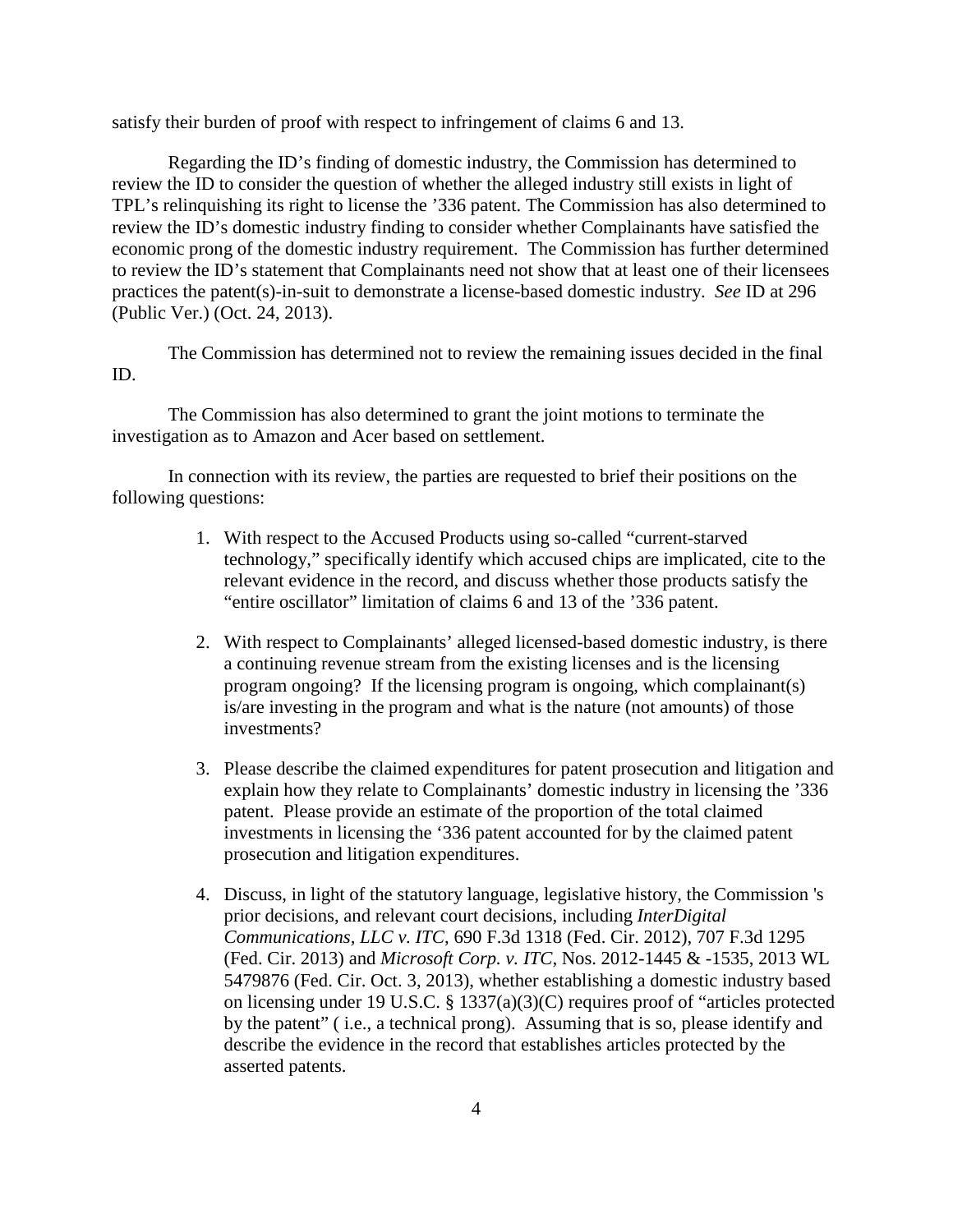The parties have been invited to brief only the discrete issues described above, with reference to the applicable law and evidentiary record. The parties are not to brief other issues on review, which are adequately presented in the parties' existing filings.

In connection with the final disposition of this investigation, the Commission may (1) issue an order that could result in the exclusion of the subject articles from entry into the United States, and/or (2) issue a cease and desist order that could result in the respondent being required to cease and desist from engaging in unfair acts in the importation and sale of such articles. If the Commission contemplates some form of remedy, it must consider the effects of that remedy upon the public interest. The factors the Commission will consider include the effect that an exclusion order and/or a cease and desist order would have on (1) the public health and welfare, (2) competitive conditions in the U.S. economy, (3) U.S. production of articles that are like or directly competitive with those that are subject to investigation, and (4) U.S. consumers.

If the Commission orders some form of remedy, the U.S. Trade Representative, as delegated by the President, has 60 days to approve or disapprove the Commission's action. *See* Presidential Memorandum of July 21, 2005, 70 Fed. Reg. 43251 (July 26, 2005). During this period, the subject articles would be entitled to enter the United States under bond, in an amount determined by the Commission and prescribed by the Secretary of the Treasury.

**WRITTEN SUBMISSIONS:** The parties to the investigation are requested to file written submissions on the issues identified in this notice. Parties to the investigation, interested government agencies, the Office of Unfair Import Investigations, and any other interested parties are encouraged to file written submissions on the issues of remedy, the public interest, and bonding. Such submissions should address the recommended determination by the ALJ on remedy and bonding and the ALJ's recommendation regarding the public interest. Complainant and OUII are also requested to submit proposed remedial orders for the Commission's consideration. Complainant is also requested to state the date that the patent expires and the HTSUS numbers under which the accused products are imported. The written submissions and proposed remedial orders must be filed no later than close of business on December 23, 2013. Initial submissions are limited to 50 pages, not including any attachments or exhibits related to discussion of the public interest. Reply submissions must be filed no later than the close of business on December 30, 2013. Reply submissions are limited to 25 pages, not including any attachments or exhibits related to discussion of the public interest. No further submissions on these issues will be permitted unless otherwise ordered by the Commission.

Persons filing written submissions must file the original document electronically on or before the deadlines stated above and submit 8 true paper copies to the Office of the Secretary by noon the next day pursuant to section 210.4(f) of the Commission's Rules of Practice and Procedure (19 C.F.R. 210.4(f)). Submissions should refer to the investigation number ("Inv. No. 337-TA-853") in a prominent place on the cover page and/or the first page. (*See* Handbook for Electronic Filing Procedures,

[http://www.usitc.gov/secretary/fed\\_reg\\_notices/rules/handbook\\_on\\_electronic\\_filing.pdf\)](http://www.usitc.gov/secretary/fed_reg_notices/rules/handbook_on_electronic_filing.pdf). Persons with questions regarding filing should contact the Secretary (202-205-2000).